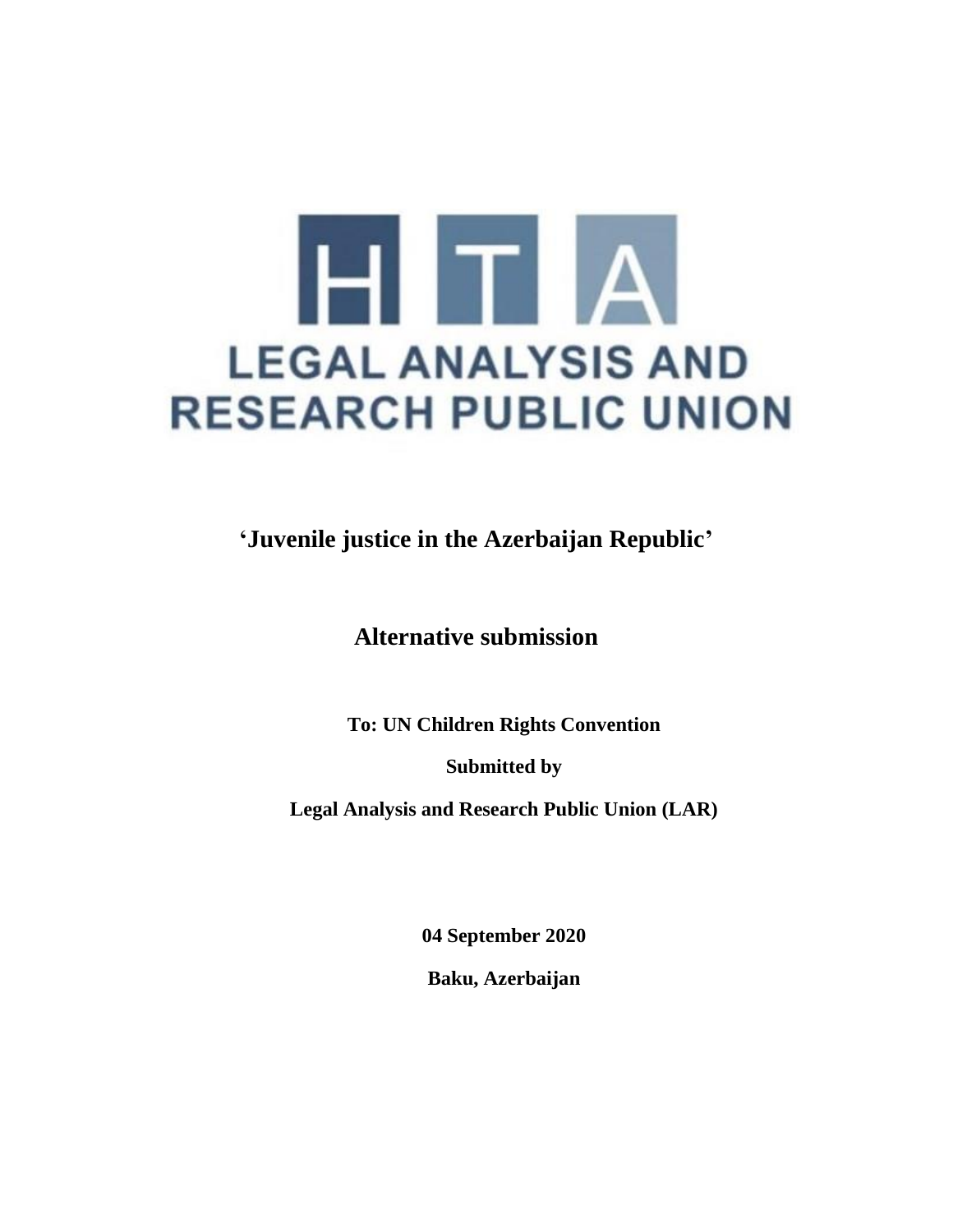## **Table of content:**

- **1. Current legislation and gaps on juvenile justice system in Azerbaijan**
- **2. Statistics**
- **3. Reform trends of juvenile justice in Azerbaijan**
- **4. Practical issues in implementation of juvenile justice system in Azerbaijan**
- **5. Recommendations**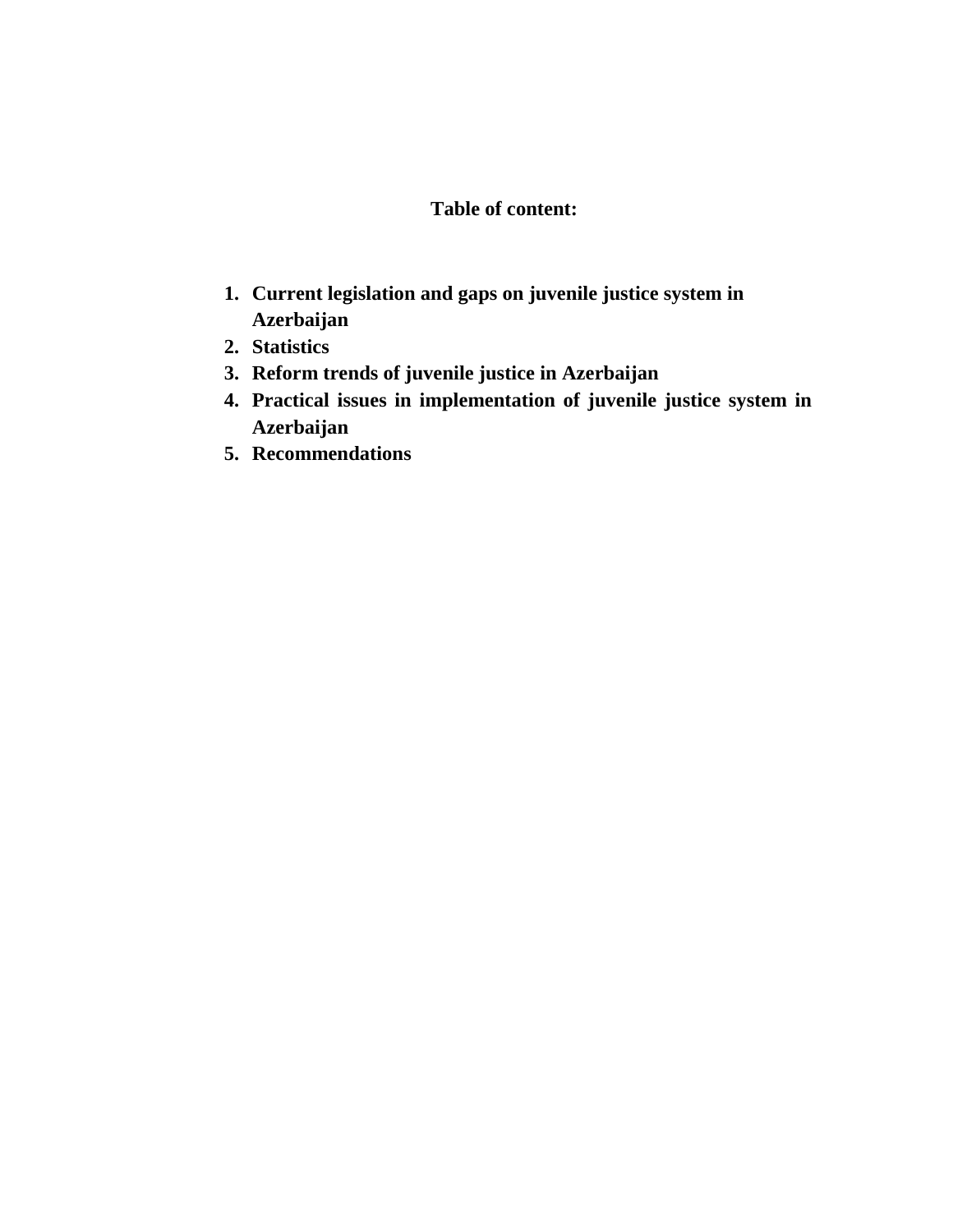## **1. Current legislation and gaps on juvenile justice system in Azerbaijan**

According to the Criminal Code of the Republic of Azerbaijan, children may be subject to criminal liability at the age of 16. However, criminal offenses for children under severe crimes begin at age 14. Children under this age may be subjected to criminal liability if they commit crimes such as intentional homicide, deliberate infliction of harm to health, heavy rape, robbery, kidnapping, intimidation, seizure, terrorism, hostage taking, deliberate destruction or damage of property in aggravated circumstances, hooliganism in aggravated circumstances, possession of firearms, ammunition, etc.

The maximum penalty provided in the form of imprisonment for juvenile offenders in Azerbaijan is 10 years. However, most experts believe that the attitude toward children who have committed a crime should be different from adults. Punishments applied to children should be more liberal. However, Article 429.0.4 of the Code of Criminal Procedure of the Azerbaijan Republic provides the possibility of separating the criminal proceedings concerning the minor if other peopleparticipated in the offence that he or she committed.

There is no specific legislation that focuses only on juvenile offenders. It turns out that in the country, minors are considered as part of the total mass of criminals, that is, on the part of the authorities there is no special treatment for them, they are perceived as growing-up criminals. As soon as they turn 18, they are transferred from colonies for minors to ordinary colonies, where they face a more violent reality.

According to the law, criminal responsibility comes from the age of 16, and in the case of serious crimes - from 14 years. The maximum penalty envisaged in the form of imprisonment for juvenile offenders in Azerbaijan is 10 years. Lifetime imprisonment is not applied to them. Juvenile offenders are accompanied by pedagogues or psychologists in court if there is no parent or guardian.

On February 10, 2017 the president of the Republic of Azerbaijan Ilham Aliyev signed an executive order "On improving work in the penitentiary system, humanization of the punishment policy and expansion of alternative punishments and procedural enforcement measures not associated with isolation from society". One of the main objectives of the Decree is to create the necessary conditions to ensure that offenders are rehabilitated without isolation from society. It was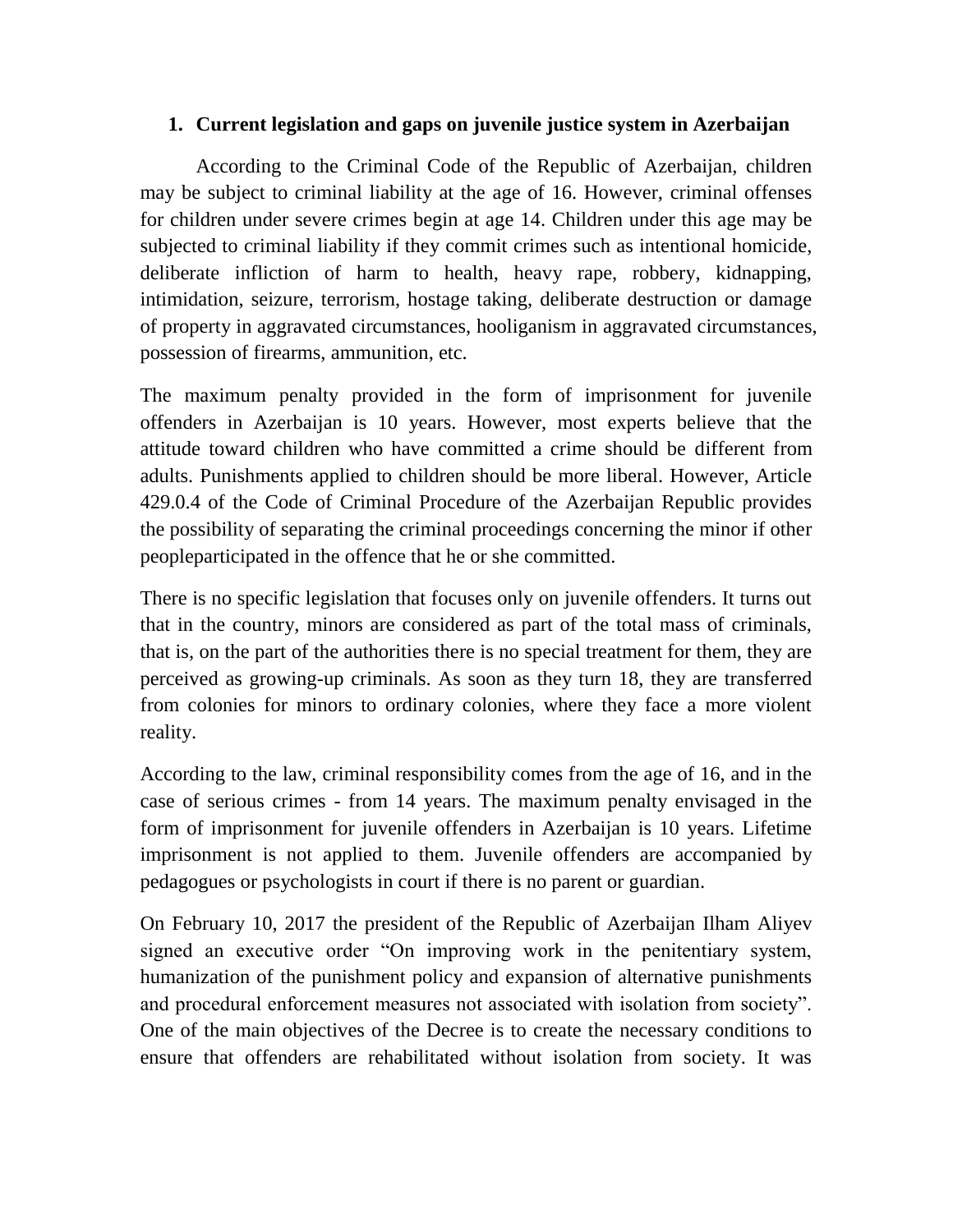decided to establish a Probation Service of the Ministry of Justice of the new organization, which was aimed at achieving this goal.

### **2. Statistics**

 $\overline{\phantom{a}}$ 

According to official data, 60-70% of children who commit crimes are uneducated, untrained children. In Azerbaijan other reasons which make children commit crimes are social problems. The financial situation of the families and social problems in the family do not allow parents to take care of their children and to bring them up properly. Children deprived of care often follow external influences and join criminal groups.

During 2007-2014 in Azerbaijan the number of preventive measures in the form of arrest against minors was reduced to 30% and the number of children serving punishment for the last 8 years was reduced by 50% percent. Moreover, the program forthe prevention of crime among children marked a  $25\%$  increase.<sup>1</sup>

According to the official data for 2014, 280 children and adolescents were brought to trial in Azerbaijan, of which 8 were girls and 272 were boys. The majority of the offenses werehooliganism, theft, deliberate harm to human health. Several teenagers were convicted of robbery, manufacture and distribution of drugs.

According to statistics, the current situation of juvenile delinquency in Azerbaijan is not bad at all, since the level of juvenile delinquency does not exceed 5% of the total number of crimes per year. Mostly these are thefts or crimes related to the sale of narcotic drugs. This is a low indicator compared to the data of other countries in the post-Soviet region - Russia, Kazakhstan, and Moldova. Moreover, the dynamics of juvenile delinquency in Azerbaijan do not tend to grow.

#### **3. Reform trends of juvenile justice in Azerbaijan**

The Committee on the Rights of the Child (CRC) gave Azerbaijan recommendations on the observance of the rights of the child, including juvenile justice. Azerbaijan has joined the United Nations Convention on the Rights of the

 $^1$ Statistics provided by the State Statistical Committee of the Republic of Azerbaijan.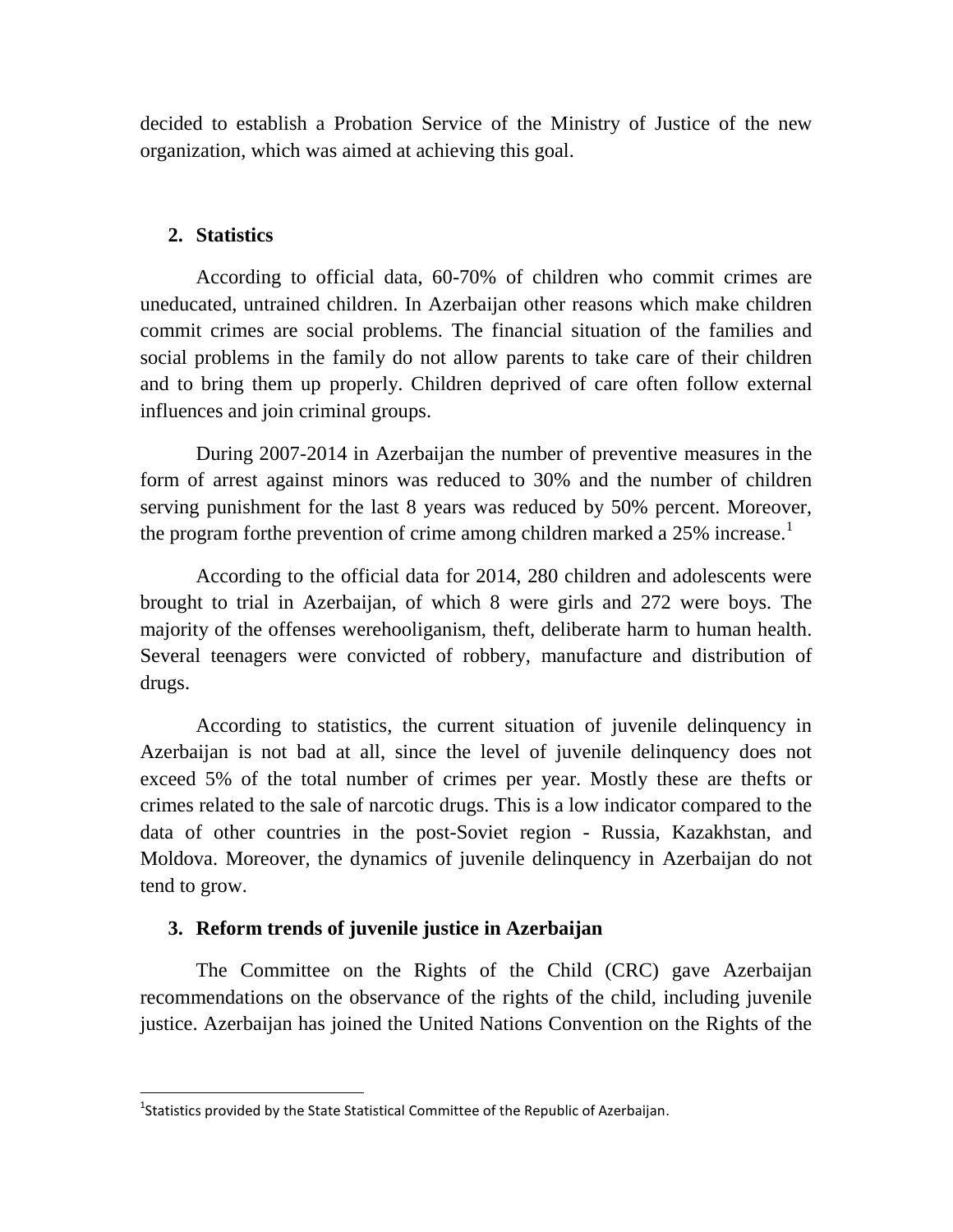Child (UNCRC), which states that it is not possible to impose the same requirements on adults and children for crime commitment.

The Juvenile justice reform was initiated in Azerbaijan from 2007 with the support of the European Union and UNICEF.

Azerbaijan, the first rehabilitation center for children has been functioning since 2007 in the framework of the UNICEF project of the UN Children's Fund in cooperation with a number of government agencies involved in the process of working with juvenile offenders.

If a child commits a minor crime, then he or she enters a rehabilitation center, and there is a chance to avoid prison punishment. In the Baku Grave Crimes Court, a panel of three judges was created, who received three-week training at the Justice Academy of Azerbaijan to work with children with the support of UNICEF lawyers. Now, if the cases of minors fall into the court, they are considered by these three judges.

In addition, in Baku court, within the framework of the project, a separate children's room was created, which is connected to the courtroom by video communication. Thus, the trial is being hold in the courtroom but if necessary, the judge can connect to the children's room. Besides children, only the direct participants of the trial - lawyers, prosecutors, as well as parents or guardians are allowed in this room .

Nowadays Azerbaijan givesgreat importance to the juvenile justice in the country. In seminars and roundtables have been held, have been held by NGOs, including UNICEF Representative Office in Azerbaijan, other international children's organizations, which involved justice and law enforcement officials, resulting in the percentage of crimes committed by adolescents compared to the previous years. Another positive example in this regard is that the State Statistical Committee of the Republic of Azerbaijan publishes annual data on criminal justice, a separate section of which is devoted to justice for adolescents.

On December 5, 2016, a documentary film by British director Gabriel Menezes "Beyond Detention" on the juvenile justice system in Azerbaijan was presented in Baku. This film focuses on the juvenile justice reform conducted in Azerbaijan, highlighting issues around protection and rehabilitation of children, as well as the work done in the area in partnership with the Government and civil society. The work on the film was conducted within the framework of the project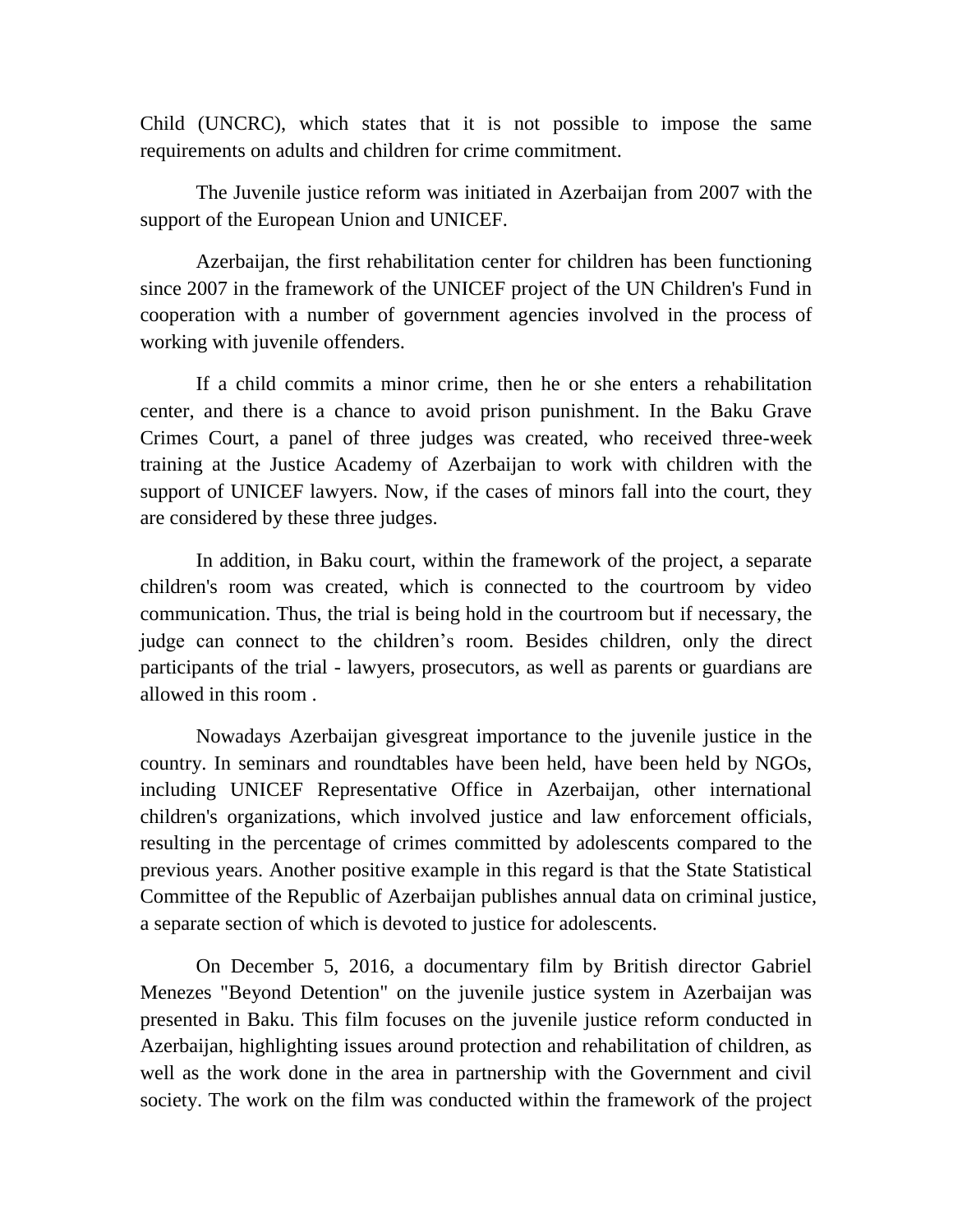on juvenile justice jointly with the United Nations Children's Fund (UNICEF) and the Ministry of Justice of Azerbaijan with the financing of the European Union. The heroes of the film are four teenagers, each of whom tells his story. Thus, one of the stories reveals an important problem inherent in the juvenile justice of Azerbaijan, namely prohibitively severe punishments, which sometimes are applied to adolescents who violated the law. According to the author of the film, this has a very negative impact on the child's psyche and does not contribute to his or her rehabilitation.

Article 37 of the United Nations "Convention on the Rights of the Child" states that no child shall be deprived of his or her liberty unlawfully or arbitrarily. Child custody, detention or deprivation of liberty are enforced according to law and are used as a last resort and for a shorter period of time and accordingly. The UN Committee on the Rights of the Child recommended the government that a law on juvenile justice should be adopted in order to safeguard the rights of offenders and their adaptation to society, and specialized courts, police, lawyer and prosecuting authorities should be established. Experts who support the creation of a juvenile justice believe that prosecutors, judges and lawyers advocating for grave crimes, who have been charged with crimes and who have committed these crimes, have difficulty demonstrating fair treatment to children. In their view, the non-professional approach to these children ultimately leads them to commit more serious crimes.

Azerbaijan is still haven't passed a bill on juvenile justice. The possibility of introducing the principles of juvenile justice in Azerbaijan has been discussed for about 10 years. In the process of drafting the bill, the experience of foreign countries was used and experts from international organizations have been involved. "Juvenile Justice" envisages liberalization of sentences for children and juveniles, specialization of children's crimes court, prosecutor and attorneys.

We hope in the next reporting period it will be considered at a meeting of the Milli Majlis. $<sup>2</sup>$ </sup>

# **4. Practical issues in implementation of juvenile justice system in Azerbaijan**

l

<sup>&</sup>lt;sup>2</sup>The National Assembly is the legislative branch of government in Azerbaijan. The unicameral National Assembly has 125 deputies: previously 100 members were elected for five-year terms in single-seat constituencies and 25 were members elected by proportional representation; as of the latest election, however, all 125 deputies are returned from single-member constituencies. MilliMajlis was the first secular republican parliament in the Muslim world.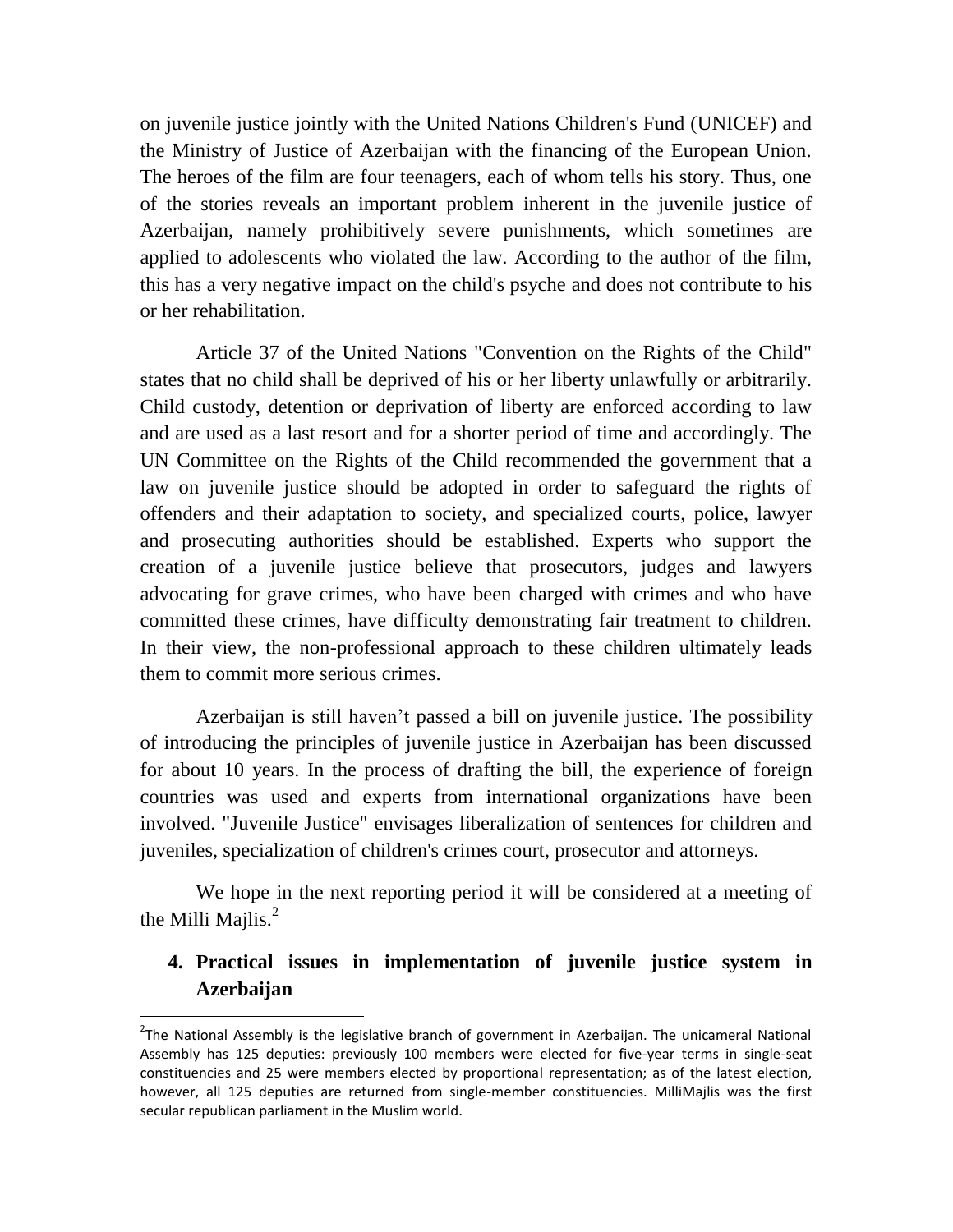At present, six judges specialize in juvenile justice in the Baku Court on Grave Crimes. However, in the near future the creation of specialized courts in Azerbaijan that will consider cases against children and adolescents does not look feasible, since Azerbaijan does not have enough resources. In other words, in Azerbaijan there is a lack of judges who deal only with cases of minors or psychologists who work with juvenile offenders.

The existing justice system uses more penal methods and seeks to solve social problems through punishment. In most cases these children are not dangerous to society and there is no need to deprive them of their liberty, and even less for a long time.

In juvenile delinquency cases, prison sentences should be applied as a last resort. This does not mean that we should not react to any violations of the law, the main purpose is to understand the child's commitment, the situation of the victims, to take the child out of this situation, to ensure healthy returns. In this regard, many practices such as mediation, public work, reaching an agreement between a child who has committed a crime against the victim and others can be positively assessed.

In Azerbaijan work on the implementation of juvenile justice should be carried out within the Beijing rules, which establishes a number of rules, relating to the administration of juvenile justice.

#### **5. Recommendations**

In order to improve the juvenile justice system in Azerbaijan, our organization puts forward following practical suggestions:

- 1. Azerbaijan should adopt the Law on juvenile justice. The mentality of the Azerbaijani society should be taken into account while drafting the law. Child friendly approach in criminal proceedings, liberalization of sanctions, and wider use of alternatives to sanctions, specialized teams of justice and law enforcement bodies, diversion of children from criminal system into social rehabilitation system and other relevant issues should be reflected in the law.
- 2. Specialized judges, prosecutors and lawyers should be trained. They should be informed about the alternatives to detention and being trained to deal with juvenile cases. There should be specialized judges in several courts within the framework of existing justice and judicial